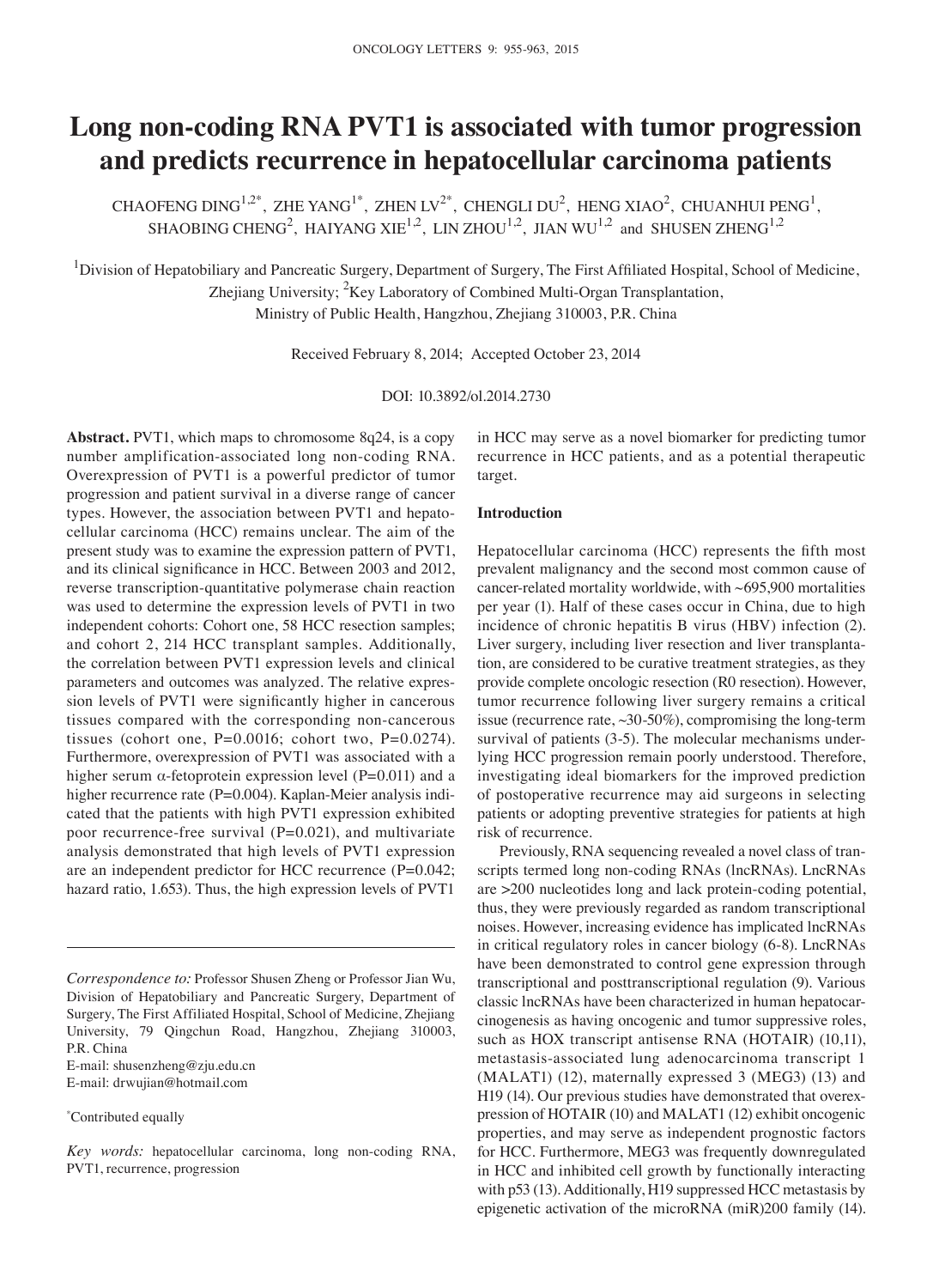These data support the hypothesis that MG3 and H19 act as tumor suppressors in HCC.

PVT1, which maps to chromosome 8q24, is a copy number amplification‑associated lncRNA. Overexpression of PVT1 is a powerful predictor of tumor progression and patient survival in colorectal (15), ovarian and breast cancers (16). Furthermore, PVT1 exerts regulatory functions in various biological processes, such as proliferation, apoptosis, mobility and invasion (15,16), and chromosome 8q24 is a commonly amplified region in HCC (17,18). However, the association between PVT1 and HCC remains unclear.

The aim of the present study was to examine the expression pattern of PVT1 and its clinical significance in HCC.

# **Materials and methods**

*Patients and surgical specimens.* Fifty-eight snap-frozen HCC tissues and the corresponding non-cancerous tissues were obtained from patients undergoing liver resection at the First Affiliated Hospital of Zhejiang University (Hangzhou, China) between 2009 and 2012 (cohort one). An additional 214 HCC tissues were collected from patients undergoing liver transplantation at the First Affiliated Hospital of Zhejiang University between 2003 and 2012 (cohort two), and were used for survival analysis and validation. The liver tissue specimens were immediately frozen in liquid nitrogen following surgical resection and stored at ‑80˚C prior to the extraction of total RNA. A postoperative histopathological examination by experienced pathologists was used to establish a diagnosis of HCC in these patients. The histological grade of differentiation was evaluated on hematoxylin and eosin-stained sections according to the Edmondson-Steiner grading method (19). Complete clinical and laboratory data were collected in a perspective database. The tumor staging was defined according to the sixth edition of the tumor-node-metastasis (TNM) classification system published by the American Joint Committee on Cancer and the Union for International Cancer Control (20). The requirements for selecting transplant candidates varies depending on the criteria, for example: The Milan criteria defines HCC as a single tumor  $\leq$ 5 cm or up to three tumors  $\leq$ 3 cm (21); the University of California, San Francisco (UCSF) criteria defines HCC as a single nodule ≤6.5 cm or up to three nodules ≤4.5 cm, and total tumor diameter  $\leq 8$  cm (22); and the Hangzhou criteria defines HCC as a total tumor diameter of ≤8 cm, or a total tumor diameter of >8 cm, with a well or moderately differentiated histopathological grade and a preoperative serum AFP level of  $≤400$  ng/ml, simultaneously (23).

The present study was conducted with the approval of the Institutional Review Board and Ethics Committee of the First Affiliated Hospital, Zhejiang University (Hangzhou, China) and in accordance with the Declaration of Helsinki. Thus, the study conformed to international and national regulations. Informed consent was obtained from all of the patients.

*Follow-up*. Patient follow-up was conducted every 2-3 months during the first two years following surgery and 3‑6 months thereafter. The endpoint of study was September 3, 2013. During the follow-up period, all patients were monitored using abdomen ultrasonography, chest X-ray, emission computed tomography and serum AFP tests. Following a suspected recurrence, computed tomography, magnetic resonance imaging or positron emission tomography-computed tomography, were immediately performed. These imaging techniques were required for a new lesion to be detected and recurrence to be diagnosed; an increase in serum AFP levels alone was not regarded as recurrence. Once recurrent tumors were diagnosed, treatment was implemented based on the tumor size, number, location and vascular invasion, as well as the liver function. The recurrence-free survival (RFS) period was calculated from the date of surgery to the date of detection of tumor recurrence, mortality or the most recent observation. All follow-up examinations were performed by two physicians who were unaware of the study. The mean follow-up time was 27.58 months (range, 2-124 months).

*Cell culture.* The healthy liver cell line HL7702, the liver cancer cell lines Huh7, SK-hep1, SMMC-7721, HepG2, Hep3B, PLC/PRF/5 and Bel-7402, as well as the metastasis-capable human HCC cell lines MHCC97L, MHCC97H and HCCLM3, were purchased from the American Type Culture Collection (Manassas, VA, USA), the Shanghai Institute of Biochemistry and Cell Biology (Shanghai, China), and the Liver Cancer Institute of Fudan University (Shanghai, China), respectively. All of the cell lines were maintained in Dulbecco's modified Eagle's medium with high glucose or RPMI-1640, containing 10% fetal bovine serum, and cultured in a humidified  $5\%$  CO<sub>2</sub> incubator at 37˚C.

*RNA extraction and quantitative reverse transcription‑quan‑ titative polymerase chain reaction (RT‑qPCR).* Total RNAs from the specimens and cell lines were extracted using TRIzol reagent (Invitrogen Life Technologies, Carlsbad, CA, USA); and complementary DNA was synthesized using Moloney murine leukemia virus reverse transcriptase (Promega Corporation, Madison, WI, USA) according to the manufacturer's instructions. The expression of PVT1 was determined using qPCR, which was performed on an Applied Biosystems 7500 Fast Real-Time PCR system (Applied Biosystems Life Technologies, Foster City, CA, USA) and SYBR® Green dye (Takara Biotechnology Co., Inc., Dalian, China). All PCRs were performed in triplicate and GAPDH was used to normalize mRNA expression levels. Relative quantification was performed using the comparative threshold cycles  $(2^{-\Delta\Delta Ct} \text{ method})$  as described in the manufacturer's instructions. The primer sequences were as follows: Sense, 3'-CATCCGGCGCTCAGCT-5' and antisense, 3'-TCATGATGGCTGTATGTGCCA-5' for PVT1; and sense, 3'-ATGGGGAAGGTGAAGGTCG-5' and antisense, 3'-GGGGTCATTGATGGCAACAATA-5' for GAPDH.

*Statistical analysis.* Comparisons of continuous data were analyzed using the independent t-test between the two groups, whereas categorical data were analyzed by the  $\chi^2$  test. Comparisons of continuous data among multiple groups were calculated using one-way analysis of variance. A receiver operating characteristic (ROC) curve was used to determine the cut-off value of PVT1 expression that yielded the highest combined sensitivity and specificity for discriminating between patients exhibiting HCC recurrence and those not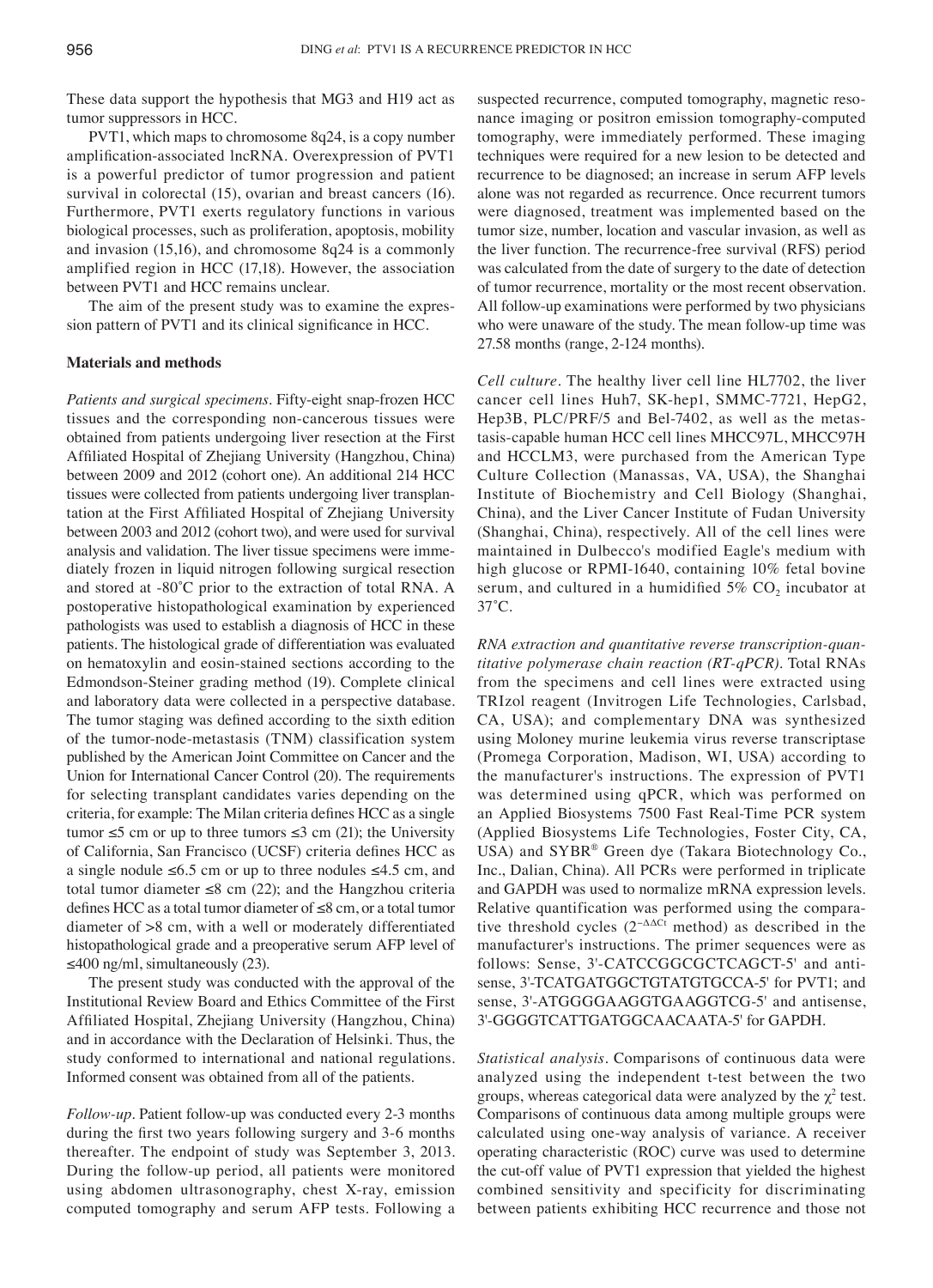# Table I. Clinical characteristics of HCC patients.

| $0.000^{\rm a}$<br>Age, years<br>60<br>49<br>Median<br>26-86<br>$20 - 71$<br>Range<br>Gender, n (%)<br>0.951<br>Female<br>5(8.62)<br>19 (8.88)<br>Male<br>53 (91.38)<br>195 (91.12)<br>HBV, $n$ (%)<br>$0.000$ <sup>a</sup><br>Negative<br>6(2.34)<br>11 (18.97)<br>Positive<br>47 (81.03)<br>209 (97.66)<br>Cirrhosis, n (%)<br>$0.000$ <sup>a</sup><br>22 (37.93)<br>2(0.93)<br>No<br>Yes<br>36 (62.07)<br>212 (99.07)<br>Tumor size, n (%)<br>0.059<br>$\leq$ 5 cm<br>25(43.10)<br>122(57.01)<br>$>5$ cm<br>33 (56.90)<br>92 (42.99)<br>$0.000$ <sup>a</sup><br>Tumor number, n (%)<br>52 (89.66)<br>89 (41.59)<br>$=1$<br>>1<br>6(10.34)<br>125 (58.41)<br>$0.000$ <sup>a</sup><br>PVTT, $n$ (%)<br>Negative<br>54 (93.10)<br>142 (66.36)<br>Positive<br>4(6.90)<br>72 (33.64)<br>AFP, $n$ (%)<br>0.270<br>$\leq 400$ ng/ml<br>34 (58.62)<br>108 (50.47)<br>$>400$ ng/ml<br>24 (41.38)<br>106 (49.53)<br>Histopathological grade, n (%)<br>0.512<br>27 (46.55)<br>110 (51.40)<br>Well + moderately<br>Poorly<br>31 (53.45)<br>104 (48.60)<br>$0.000$ <sup>a</sup><br>TNM stage, n (%)<br>$\mathbf{I}+\mathbf{II}$<br>52 (89.66)<br>99 (46.26)<br>$III + IV$<br>6(10.34)<br>115 (53.74)<br>Milan criteria (19), n (%)<br>0.374<br>Within criteria<br>24 (41.38)<br>75 (35.05)<br>139 (64.95)<br>Beyond criteria<br>34 (58.62)<br>UCSF criteria (20), n (%)<br>0.175<br>Within criteria<br>93 (43.46)<br>31 (53.45)<br>Beyond criteria<br>27 (46.55)<br>121 (56.54)<br>$0.000$ <sup>a</sup><br>Hangzhou criteria (21), n (%)<br>Within criteria<br>46 (79.31)<br>105 (49.07) |                 | Cohort one $(n=58)$ | Cohort two $(n=214)$ | P-value |
|--------------------------------------------------------------------------------------------------------------------------------------------------------------------------------------------------------------------------------------------------------------------------------------------------------------------------------------------------------------------------------------------------------------------------------------------------------------------------------------------------------------------------------------------------------------------------------------------------------------------------------------------------------------------------------------------------------------------------------------------------------------------------------------------------------------------------------------------------------------------------------------------------------------------------------------------------------------------------------------------------------------------------------------------------------------------------------------------------------------------------------------------------------------------------------------------------------------------------------------------------------------------------------------------------------------------------------------------------------------------------------------------------------------------------------------------------------------------------------------------------------------------------------------------------------------------------------|-----------------|---------------------|----------------------|---------|
|                                                                                                                                                                                                                                                                                                                                                                                                                                                                                                                                                                                                                                                                                                                                                                                                                                                                                                                                                                                                                                                                                                                                                                                                                                                                                                                                                                                                                                                                                                                                                                                |                 |                     |                      |         |
|                                                                                                                                                                                                                                                                                                                                                                                                                                                                                                                                                                                                                                                                                                                                                                                                                                                                                                                                                                                                                                                                                                                                                                                                                                                                                                                                                                                                                                                                                                                                                                                |                 |                     |                      |         |
|                                                                                                                                                                                                                                                                                                                                                                                                                                                                                                                                                                                                                                                                                                                                                                                                                                                                                                                                                                                                                                                                                                                                                                                                                                                                                                                                                                                                                                                                                                                                                                                |                 |                     |                      |         |
|                                                                                                                                                                                                                                                                                                                                                                                                                                                                                                                                                                                                                                                                                                                                                                                                                                                                                                                                                                                                                                                                                                                                                                                                                                                                                                                                                                                                                                                                                                                                                                                |                 |                     |                      |         |
|                                                                                                                                                                                                                                                                                                                                                                                                                                                                                                                                                                                                                                                                                                                                                                                                                                                                                                                                                                                                                                                                                                                                                                                                                                                                                                                                                                                                                                                                                                                                                                                |                 |                     |                      |         |
|                                                                                                                                                                                                                                                                                                                                                                                                                                                                                                                                                                                                                                                                                                                                                                                                                                                                                                                                                                                                                                                                                                                                                                                                                                                                                                                                                                                                                                                                                                                                                                                |                 |                     |                      |         |
|                                                                                                                                                                                                                                                                                                                                                                                                                                                                                                                                                                                                                                                                                                                                                                                                                                                                                                                                                                                                                                                                                                                                                                                                                                                                                                                                                                                                                                                                                                                                                                                |                 |                     |                      |         |
|                                                                                                                                                                                                                                                                                                                                                                                                                                                                                                                                                                                                                                                                                                                                                                                                                                                                                                                                                                                                                                                                                                                                                                                                                                                                                                                                                                                                                                                                                                                                                                                |                 |                     |                      |         |
|                                                                                                                                                                                                                                                                                                                                                                                                                                                                                                                                                                                                                                                                                                                                                                                                                                                                                                                                                                                                                                                                                                                                                                                                                                                                                                                                                                                                                                                                                                                                                                                |                 |                     |                      |         |
|                                                                                                                                                                                                                                                                                                                                                                                                                                                                                                                                                                                                                                                                                                                                                                                                                                                                                                                                                                                                                                                                                                                                                                                                                                                                                                                                                                                                                                                                                                                                                                                |                 |                     |                      |         |
|                                                                                                                                                                                                                                                                                                                                                                                                                                                                                                                                                                                                                                                                                                                                                                                                                                                                                                                                                                                                                                                                                                                                                                                                                                                                                                                                                                                                                                                                                                                                                                                |                 |                     |                      |         |
|                                                                                                                                                                                                                                                                                                                                                                                                                                                                                                                                                                                                                                                                                                                                                                                                                                                                                                                                                                                                                                                                                                                                                                                                                                                                                                                                                                                                                                                                                                                                                                                |                 |                     |                      |         |
|                                                                                                                                                                                                                                                                                                                                                                                                                                                                                                                                                                                                                                                                                                                                                                                                                                                                                                                                                                                                                                                                                                                                                                                                                                                                                                                                                                                                                                                                                                                                                                                |                 |                     |                      |         |
|                                                                                                                                                                                                                                                                                                                                                                                                                                                                                                                                                                                                                                                                                                                                                                                                                                                                                                                                                                                                                                                                                                                                                                                                                                                                                                                                                                                                                                                                                                                                                                                |                 |                     |                      |         |
|                                                                                                                                                                                                                                                                                                                                                                                                                                                                                                                                                                                                                                                                                                                                                                                                                                                                                                                                                                                                                                                                                                                                                                                                                                                                                                                                                                                                                                                                                                                                                                                |                 |                     |                      |         |
|                                                                                                                                                                                                                                                                                                                                                                                                                                                                                                                                                                                                                                                                                                                                                                                                                                                                                                                                                                                                                                                                                                                                                                                                                                                                                                                                                                                                                                                                                                                                                                                |                 |                     |                      |         |
|                                                                                                                                                                                                                                                                                                                                                                                                                                                                                                                                                                                                                                                                                                                                                                                                                                                                                                                                                                                                                                                                                                                                                                                                                                                                                                                                                                                                                                                                                                                                                                                |                 |                     |                      |         |
|                                                                                                                                                                                                                                                                                                                                                                                                                                                                                                                                                                                                                                                                                                                                                                                                                                                                                                                                                                                                                                                                                                                                                                                                                                                                                                                                                                                                                                                                                                                                                                                |                 |                     |                      |         |
|                                                                                                                                                                                                                                                                                                                                                                                                                                                                                                                                                                                                                                                                                                                                                                                                                                                                                                                                                                                                                                                                                                                                                                                                                                                                                                                                                                                                                                                                                                                                                                                |                 |                     |                      |         |
|                                                                                                                                                                                                                                                                                                                                                                                                                                                                                                                                                                                                                                                                                                                                                                                                                                                                                                                                                                                                                                                                                                                                                                                                                                                                                                                                                                                                                                                                                                                                                                                |                 |                     |                      |         |
|                                                                                                                                                                                                                                                                                                                                                                                                                                                                                                                                                                                                                                                                                                                                                                                                                                                                                                                                                                                                                                                                                                                                                                                                                                                                                                                                                                                                                                                                                                                                                                                |                 |                     |                      |         |
|                                                                                                                                                                                                                                                                                                                                                                                                                                                                                                                                                                                                                                                                                                                                                                                                                                                                                                                                                                                                                                                                                                                                                                                                                                                                                                                                                                                                                                                                                                                                                                                |                 |                     |                      |         |
|                                                                                                                                                                                                                                                                                                                                                                                                                                                                                                                                                                                                                                                                                                                                                                                                                                                                                                                                                                                                                                                                                                                                                                                                                                                                                                                                                                                                                                                                                                                                                                                |                 |                     |                      |         |
|                                                                                                                                                                                                                                                                                                                                                                                                                                                                                                                                                                                                                                                                                                                                                                                                                                                                                                                                                                                                                                                                                                                                                                                                                                                                                                                                                                                                                                                                                                                                                                                |                 |                     |                      |         |
|                                                                                                                                                                                                                                                                                                                                                                                                                                                                                                                                                                                                                                                                                                                                                                                                                                                                                                                                                                                                                                                                                                                                                                                                                                                                                                                                                                                                                                                                                                                                                                                |                 |                     |                      |         |
|                                                                                                                                                                                                                                                                                                                                                                                                                                                                                                                                                                                                                                                                                                                                                                                                                                                                                                                                                                                                                                                                                                                                                                                                                                                                                                                                                                                                                                                                                                                                                                                |                 |                     |                      |         |
|                                                                                                                                                                                                                                                                                                                                                                                                                                                                                                                                                                                                                                                                                                                                                                                                                                                                                                                                                                                                                                                                                                                                                                                                                                                                                                                                                                                                                                                                                                                                                                                |                 |                     |                      |         |
|                                                                                                                                                                                                                                                                                                                                                                                                                                                                                                                                                                                                                                                                                                                                                                                                                                                                                                                                                                                                                                                                                                                                                                                                                                                                                                                                                                                                                                                                                                                                                                                |                 |                     |                      |         |
|                                                                                                                                                                                                                                                                                                                                                                                                                                                                                                                                                                                                                                                                                                                                                                                                                                                                                                                                                                                                                                                                                                                                                                                                                                                                                                                                                                                                                                                                                                                                                                                |                 |                     |                      |         |
|                                                                                                                                                                                                                                                                                                                                                                                                                                                                                                                                                                                                                                                                                                                                                                                                                                                                                                                                                                                                                                                                                                                                                                                                                                                                                                                                                                                                                                                                                                                                                                                |                 |                     |                      |         |
|                                                                                                                                                                                                                                                                                                                                                                                                                                                                                                                                                                                                                                                                                                                                                                                                                                                                                                                                                                                                                                                                                                                                                                                                                                                                                                                                                                                                                                                                                                                                                                                |                 |                     |                      |         |
|                                                                                                                                                                                                                                                                                                                                                                                                                                                                                                                                                                                                                                                                                                                                                                                                                                                                                                                                                                                                                                                                                                                                                                                                                                                                                                                                                                                                                                                                                                                                                                                |                 |                     |                      |         |
|                                                                                                                                                                                                                                                                                                                                                                                                                                                                                                                                                                                                                                                                                                                                                                                                                                                                                                                                                                                                                                                                                                                                                                                                                                                                                                                                                                                                                                                                                                                                                                                |                 |                     |                      |         |
|                                                                                                                                                                                                                                                                                                                                                                                                                                                                                                                                                                                                                                                                                                                                                                                                                                                                                                                                                                                                                                                                                                                                                                                                                                                                                                                                                                                                                                                                                                                                                                                |                 |                     |                      |         |
|                                                                                                                                                                                                                                                                                                                                                                                                                                                                                                                                                                                                                                                                                                                                                                                                                                                                                                                                                                                                                                                                                                                                                                                                                                                                                                                                                                                                                                                                                                                                                                                |                 |                     |                      |         |
|                                                                                                                                                                                                                                                                                                                                                                                                                                                                                                                                                                                                                                                                                                                                                                                                                                                                                                                                                                                                                                                                                                                                                                                                                                                                                                                                                                                                                                                                                                                                                                                |                 |                     |                      |         |
|                                                                                                                                                                                                                                                                                                                                                                                                                                                                                                                                                                                                                                                                                                                                                                                                                                                                                                                                                                                                                                                                                                                                                                                                                                                                                                                                                                                                                                                                                                                                                                                |                 |                     |                      |         |
|                                                                                                                                                                                                                                                                                                                                                                                                                                                                                                                                                                                                                                                                                                                                                                                                                                                                                                                                                                                                                                                                                                                                                                                                                                                                                                                                                                                                                                                                                                                                                                                |                 |                     |                      |         |
|                                                                                                                                                                                                                                                                                                                                                                                                                                                                                                                                                                                                                                                                                                                                                                                                                                                                                                                                                                                                                                                                                                                                                                                                                                                                                                                                                                                                                                                                                                                                                                                | Beyond criteria | 12 (20.69)          | 109(50.93)           |         |

 $P$ <0.05 was considered to indicate a statistically significant difference, using the independent samples t-test for age and the  $\chi^2$  test for all other data. HCC, hepatocellular carcinoma; HBV, hepatitis B virus; PVTT, portal vein tumor thrombosis; AFP, serum α-fetoprotein; TNM, tumor-node-metastasis; UCSF, University of California, San Francisco.

exhibiting recurrence. Recurrence-free survival was analyzed using the Kaplan-Meier method and compared by performing the log-rank test. Independent prognostic factors were assessed in the univariate and multivariate analysis using the Cox proportional-hazards regression model. All statistical analyses were performed using SPSS for Windows (version 16.0; SPSS, Inc., Chicago, IL, USA) and GraphPad Prism (version 5.0; GraphPad Software, Inc., La Jolla, CA, USA) software. P<0.05 was considered to indicate a statistically significant difference.

# **Results**

*Characteristics of HCC patients.* Snap-frozen HCC tissues were obtained from 272 HCC patients who had undergone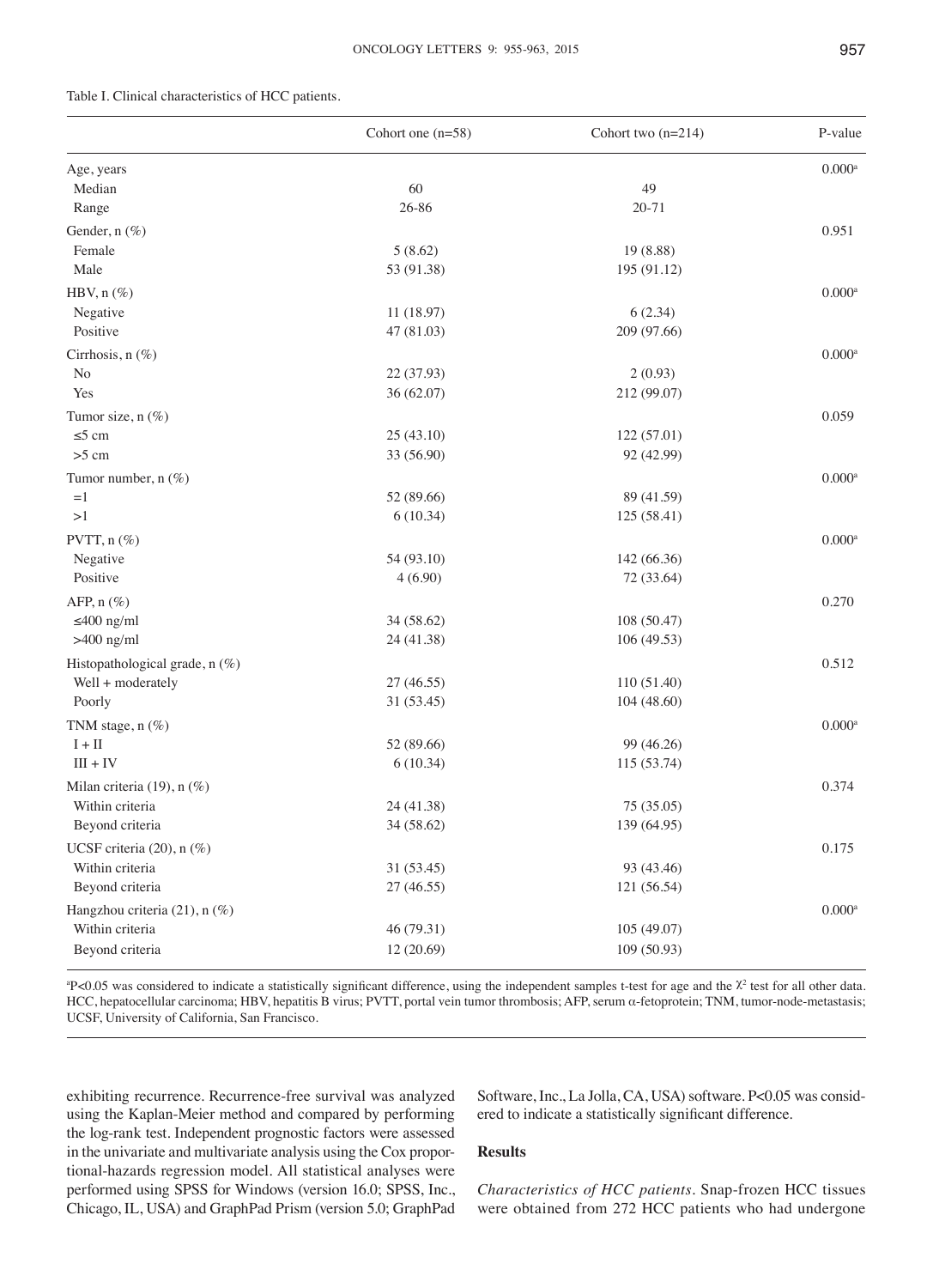

Figure 1. PVT1 expression levels in hepatocellular carcinoma tumor (HCC) tissue and the corresponding non-tumorous tissue. PVT1 expression levels were normalized to an internal control and log2-transformed. (A) Cohort one consists of 58 paired HCC resection samples and (B) cohort two consists of 128 paired HCC transplant samples. Horizontal lines in the plots represent the mean values. P-values between samples were obtained by performing a paired t-test.



Figure 2. Relative PVT1 expression levels in 10 liver cancer cell lines. HL-7702 is a healthy liver cell line. Data are the mean  $\pm$  standard error of the mean (n=3). P<0.05, vs. the control (HL-7702 cells), according to the paired t-test.

liver surgery at the First Affiliated Hospital of Zhejiang University between 2003 and 2012. The present study involved two independent cohorts of HCC patients: Cohort one included 58 HCC patients who had undergone radical resection between 2009 and 2012; while cohort two included 214 HCC patients who had received a liver transplant between 2003 and 2012.

The majority of the HCC patients in the two cohorts were male (91.18%) with a tumor size of >5 cm at the time of surgery (45.96%), an elevated serum AFP level (47.79%) and with tumors exceeding the Milan and UCSF criteria (63.60 and 54.41%, respectively; Table I). In addition, the patients in cohort two were HCC transplant patients, thus representing a group of patients with advanced disease. Furthermore, the patients in cohort two were relatively younger than those in cohort one, and more patients in cohort two exhibited HBV infection, liver cirrhosis, multifocal tumor, portal vein tumor thrombosis (PVTT) and advanced TNM stage.

*PVT1 overexpression in the two independent HCC cohorts and liver cancer cell lines.* In the present study, the expression levels of PVT1 in the 272 HCC patients from the two independent cohorts were determined using RT-qPCR. Compared with the corresponding non-tumor liver tissues of the HCC cohorts, PVT1 expression was significantly increased in the cancerous tissues of the patients in cohort one (P=0.0016; Fig. 1A) and cohort two (P=0.0274; Fig. 1B). Furthermore, the expression of PVT1 was defined in 10 liver cancer cell lines and one healthy liver cell line. Of the 10 liver cancer cell lines, six (HepG2, SK-Hep1, MHCC-97L, SMMC-7721, MHCC-97H and Bel-7402) expressed a higher level of PVT1 than the healthy liver cell line (Fig. 2). Thus, the present study determined that PVT1 expression was significantly increased in HCC.

*Association between PVT1 and HCC progression.* As PVT1 expression was significantly increased in HCC, the association between PVT1 expression in HCC and disease progression was evaluated. First, the expression level of PVT1 in different TNM-stage patients was assessed, as TNM staging is a widely accepted system for HCC stratification. In HCC cohort two, advanced-stage patients (stages III and IV; n=115) exhibited increased expression levels of PVT1 compared with early-stage patients (stages I and II; n=99) (P=0.0466; Fig. 3A). Additionally, the patients exhibiting disease recurrence (n=114) demonstrated higher levels of PVT1 expression compared with the non-recurrence recipients (n=100) (P=0.0477; Fig. 3B). However, in HCC cohort one, it was difficult to analyze the data with sufficient statistical power due to the limited number of patients with an advanced disease stage (Fig. 3C).

To investigate the clinicopathological correlation of PVT1 expression in HCC tissues, the patients were divided into high and low expression groups according to the cut-off value obtained from the ROC curve analysis. No significant correlations with any of the clinicopathological parameters tested were observed in HCC cohort one (Table II). In HCC cohort two, no significant correlations were identified between PVT1 expression and clinicopathological parameters such as age, gender, tumor number, tumor size, PVTT, histopathological grade or TNM stage (Table III). However, high PVT1 expression levels in HCC cohort two were significantly correlated with a higher AFP level (P=0.011) and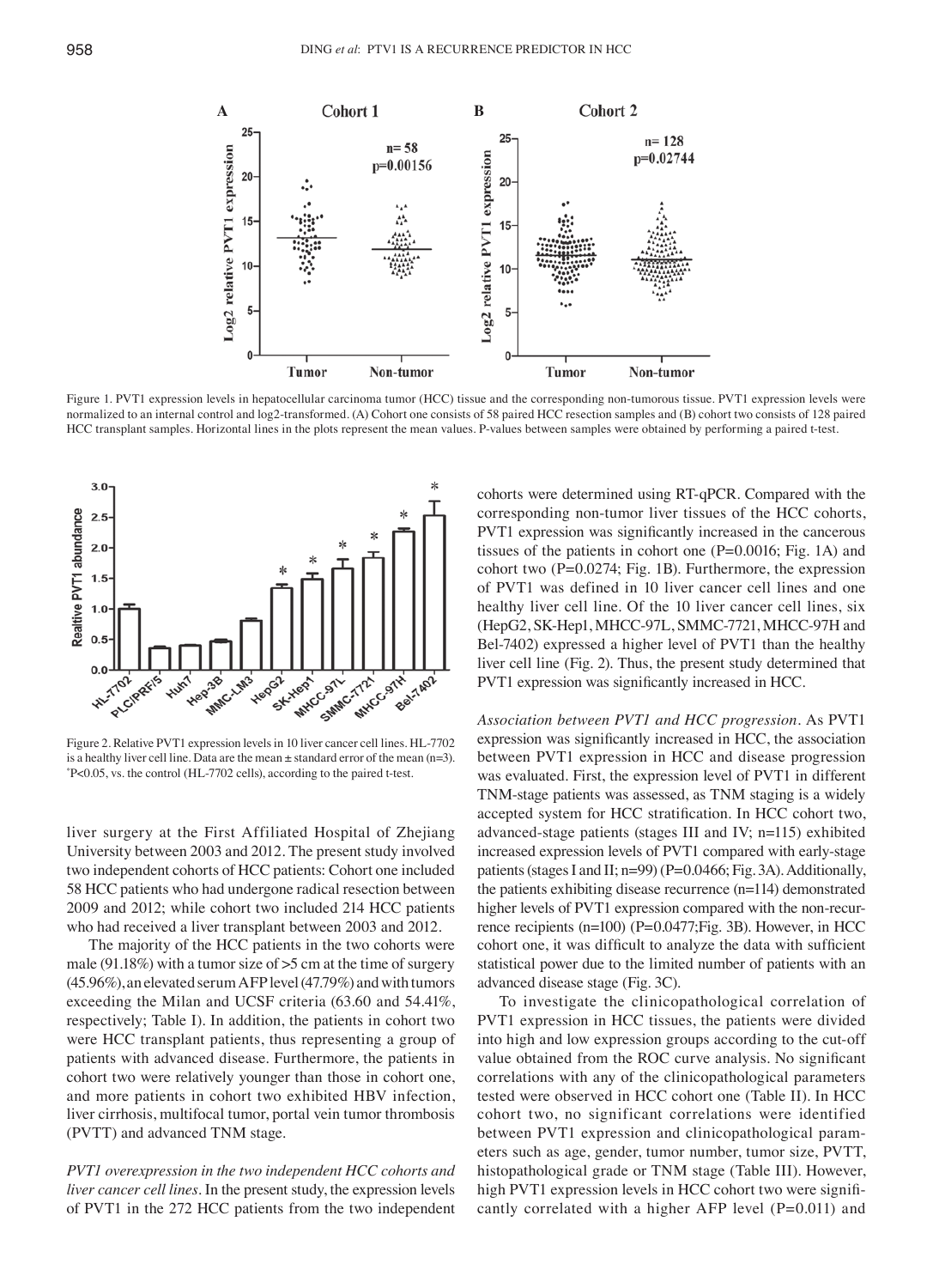| Table II. Clinicopathological correlation of PVT1 expression in human HCC (cohort one). |  |
|-----------------------------------------------------------------------------------------|--|
|-----------------------------------------------------------------------------------------|--|

|                               | Cases, n       |                       | Low PVT1 expression |                  | High PVT1 expression |         |
|-------------------------------|----------------|-----------------------|---------------------|------------------|----------------------|---------|
| Factors                       |                | $\mathbf n$           | $\%$                | $\mathbf n$      | $\%$                 | P-value |
| Age, years                    |                |                       |                     |                  |                      |         |
| $\leq 60$                     | 33             | 5                     | 55.56               | 28               | 57.14                | 0.930   |
| $>60$                         | 25             | $\overline{4}$        | 44.44               | 21               | 42.86                |         |
| Gender                        |                |                       |                     |                  |                      |         |
| Female                        | $\mathfrak s$  | $\boldsymbol{0}$      | 0.00                | $\mathfrak s$    | 10.20                | 0.316   |
| Male                          | 53             | 9                     | 100.00              | 44               | 89.80                |         |
| <b>HBV</b>                    |                |                       |                     |                  |                      |         |
| Negative                      | 11             | $\mathbf{1}$          | 11.11               | 10               | 20.41                | 0.513   |
| Positive                      | 47             | 8                     | 88.89               | 39               | 79.59                |         |
| Cirrhosis                     |                |                       |                     |                  |                      |         |
| $\rm No$                      | $22\,$         | 4                     | 44.44               | 18               | 36.73                | 0.661   |
| Yes                           | 36             | 5                     | 55.56               | 31               | 63.27                |         |
| Tumor size, cm                |                |                       |                     |                  |                      |         |
| $\leq 5$                      | 25             | $\mathfrak{2}$        | 22.22               | 23               | 46.94                | 0.169   |
| >5                            | 33             | $\boldsymbol{7}$      | 77.78               | 26               | 53.06                |         |
| Tumor number                  |                |                       |                     |                  |                      |         |
| Single                        | 52             | $8\,$                 | 88.89               | $44$             | 89.80                | 0.935   |
| Multiple                      | 6              | $\mathbf{1}$          | 11.11               | 5                | 10.20                |         |
|                               |                |                       |                     |                  |                      |         |
| <b>PVTT</b><br>Absent         | 54             |                       | 88.89               | 46               | 93.88                | 0.587   |
| Present                       | $\overline{4}$ | $8\,$<br>$\mathbf{1}$ | 11.11               | 3                | 6.12                 |         |
|                               |                |                       |                     |                  |                      |         |
| Preoperative AFP level, ng/ml |                |                       |                     |                  |                      |         |
| $\leq 400$                    | 34             | $\boldsymbol{7}$      | 77.78               | 27               | 55.10                | 0.204   |
| >400                          | 24             | $\mathbf{2}$          | 22.22               | 22               | 44.90                |         |
| Histopathological grade       |                |                       |                     |                  |                      |         |
| Well + moderately             | 27             | 5                     | 55.56               | 22               | 44.90                | 0.556   |
| Poorly                        | 27             | $\overline{4}$        | 44.44               | 27               | 55.10                |         |
| TNM stage                     |                |                       |                     |                  |                      |         |
| $I + II$                      | 52             | 7                     | 77.78               | 45               | 91.84                | 0.203   |
| $III + IV$                    | 6              | $\mathbf{2}$          | 22.22               | 4                | 8.16                 |         |
| Milan criteria (21)           |                |                       |                     |                  |                      |         |
| Within criteria               | $24\,$         | $\sqrt{2}$            | 22.22               | $22\,$           | 44.90                | 0.204   |
| Beyond criteria               | 34             | $\boldsymbol{7}$      | 77.78               | $27\,$           | 55.10                |         |
| UCSF criteria (22)            |                |                       |                     |                  |                      |         |
| Within criteria               | 31             | 3                     | 33.33               | $28\,$           | 57.14                | 0.188   |
| Beyond criteria               | $27\,$         | $\sqrt{6}$            | 66.67               | $21\,$           | 42.86                |         |
| Hangzhou criteria (23)        |                |                       |                     |                  |                      |         |
| Within criteria               | $46\,$         | 6                     | 66.67               | 40               | 81.63                | 0.308   |
| Beyond criteria               | 12             | $\mathfrak{Z}$        | 33.33               | $\boldsymbol{9}$ | 18.37                |         |
|                               |                |                       |                     |                  |                      |         |

 $P$ <0.05 was considered to indicate statistical significance a statistically significant difference, according to the  $\chi^2$  test. HCC, hepatocellular carcinoma; HBV, hepatitis B virus; PVTT, portal vein tumor thrombosis; AFP, α-fetoprotein; TNM, tumor-node-metastasis; UCSF, University of California, San Francisco.

higher recurrence rate (P=0.004) (Table III). Thus, these data indicate that high PVT1 expression levels in HCC may be associated with disease progression.

*PVT1 predicts HCC recurrence following liver transplantation.*  To determine whether PVT1 could be employed as a prognostic biomarker for HCC, clinical data of HCC cohort two were analyzed in detail. Using the cut-off value, the 214 patients were divided into two groups: A low-expression group (n=57) and a high-expression group (n=157). Kaplan-Meier analysis indicated that the patients with high PVT1 expression levels had a poor RFS period (P=0.021; Fig. 4A). Although no statistical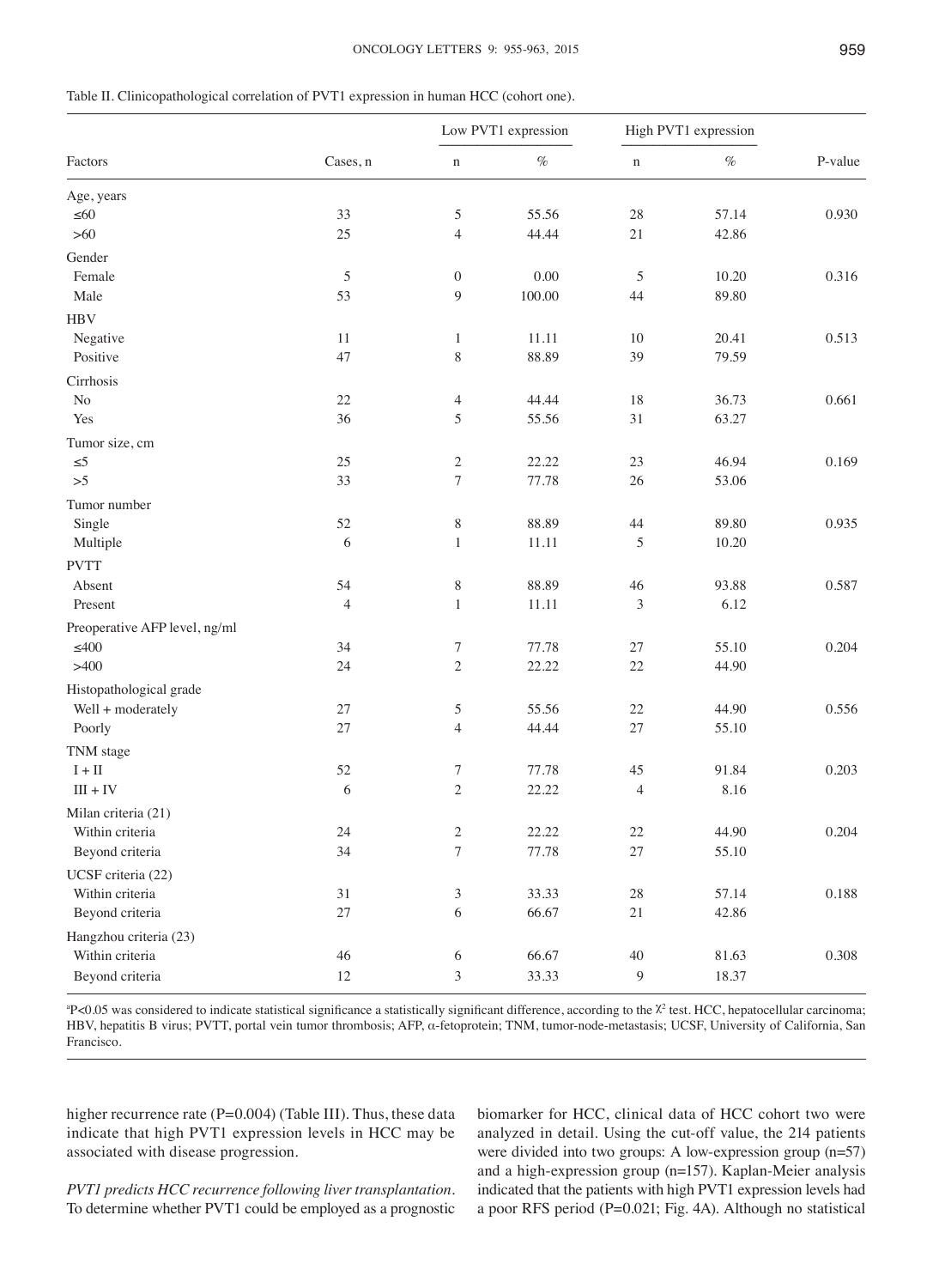# Table III. Clinicopathological correlation of PVT1 expression in human HCC (cohort two).

|                               | Cases, n      | Low PVT1 expression |          | High PVT1 expression |       |                      |
|-------------------------------|---------------|---------------------|----------|----------------------|-------|----------------------|
| Factor                        |               | $\mathbf n$         | $\%$     | $\mathbf n$          | $\%$  | P-value              |
| Age, years                    |               |                     |          |                      |       |                      |
| $\leq 60$                     | 187           | 49                  | 85.96    | 138                  | 87.90 | 0.707                |
| $>60$                         | 27            | $\,$ $\,$           | 14.04    | 19                   | 12.10 |                      |
| Gender                        |               |                     |          |                      |       |                      |
| Female                        | 19            | $\overline{4}$      | $7.02\,$ | 15                   | 9.55  | 0.564                |
| Male                          | 195           | 53                  | 92.98    | 142                  | 90.45 |                      |
| <b>HBV</b>                    |               |                     |          |                      |       |                      |
| Negative                      | $\mathfrak s$ | $\sqrt{2}$          | 3.51     | $\mathfrak{Z}$       | 1.91  | 0.494                |
| Positive                      | 210           | 55                  | 96.49    | 154                  | 98.09 |                      |
| Cirrhosis                     |               |                     |          |                      |       |                      |
| $\rm No$                      | $\sqrt{2}$    | $\mathbf{1}$        | 1.75     | $\mathbf{1}$         | 0.64  | 0.453                |
| Yes                           | 212           | 56                  | 98.25    | 156                  | 99.36 |                      |
| Tumor size, cm                |               |                     |          |                      |       |                      |
| $\leq 5$                      | 122           | 33                  | 57.89    | 89                   | 56.69 | 0.875                |
| >5                            | 92            | 24                  | 42.11    | 68                   | 43.31 |                      |
| Tumor number                  |               |                     |          |                      |       |                      |
| Single                        | 89            | 28                  | 49.12    | 61                   | 38.85 | 0.178                |
| Multiple                      | 125           | 29                  | 50.88    | 96                   | 61.15 |                      |
| <b>PVTT</b>                   |               |                     |          |                      |       |                      |
| Absent                        | 142           | 40                  | 70.18    | 102                  | 64.97 | 0.476                |
| Present                       | 72            | 17                  | 29.82    | 55                   | 35.03 |                      |
| Preoperative AFP level, ng/ml |               |                     |          |                      |       |                      |
| $\leq 400$                    | 108           | 37                  | 64.91    | $71\,$               | 45.22 | $0.011^{\rm a}$      |
| >400                          | 106           | 20                  | 35.09    | 86                   | 54.78 |                      |
| Histopathological grading     |               |                     |          |                      |       |                      |
| Well + moderately             | 110           | 35                  | 61.40    | 75                   | 47.77 | 0.078                |
| Poorly                        | 104           | 22                  | 38.60    | 82                   | 52.23 |                      |
| TNM stage                     |               |                     |          |                      |       |                      |
| $\mathbf{I}+\mathbf{II}$      | 99            | 30                  | 52.63    | 69                   | 43.95 | 0.260                |
| $III + IV$                    | 115           | 27                  | 47.37    | 88                   | 56.05 |                      |
| Recurrence                    |               |                     |          |                      |       |                      |
| $\rm No$                      | $100\,$       | 36                  | 63.16    | 64                   | 40.76 | $0.004$ <sup>a</sup> |
| Yes                           | 114           | 21                  | 36.84    | 93                   | 59.24 |                      |
| Milan criteria (19)           |               |                     |          |                      |       |                      |
| Within criteria               | 75            | $24\,$              | 42.11    | 51                   | 32.48 | 0.192                |
| Beyond criteria               | 139           | 33                  | 57.89    | 106                  | 67.52 |                      |
| UCSF criteria (20)            |               |                     |          |                      |       |                      |
| Within criteria               | 93            | $27\,$              | 47.37    | 66                   | 42.04 | 0.487                |
| Beyond criteria               | 121           | $30\,$              | 52.63    | 91                   | 57.96 |                      |
| Hangzhou criteria (21)        |               |                     |          |                      |       |                      |
| Within criteria               | 105           | $31\,$              | 54.39    | 74                   | 47.13 | 0.348                |
| Beyond criteria               | 109           | 26                  | 45.61    | 83                   | 52.87 |                      |
|                               |               |                     |          |                      |       |                      |

<sup>a</sup>P<0.05 was considered to indicate a statistically significant difference, according to the <sup>χ2</sup> test. HCC, hepatocellular carcinoma; HBV, hepatitis B virus; PVTT, portal vein tumor thrombosis; AFP, serum α-fetoprotein; TNM, tumor-node-metastasis; UCSF, University of California, San Francisco.

significance of PVT1 expression as a predictor of overall survival was determined, patients exhibiting high PVT1 expression levels demonstrated a trend for poor prognoses (Fig. 4B; P=0.464).

To identify the risk factors associated with post-transplant RFS, 11 clinicopathological factors were evaluated by performing Cox univariate and multivariate analyses.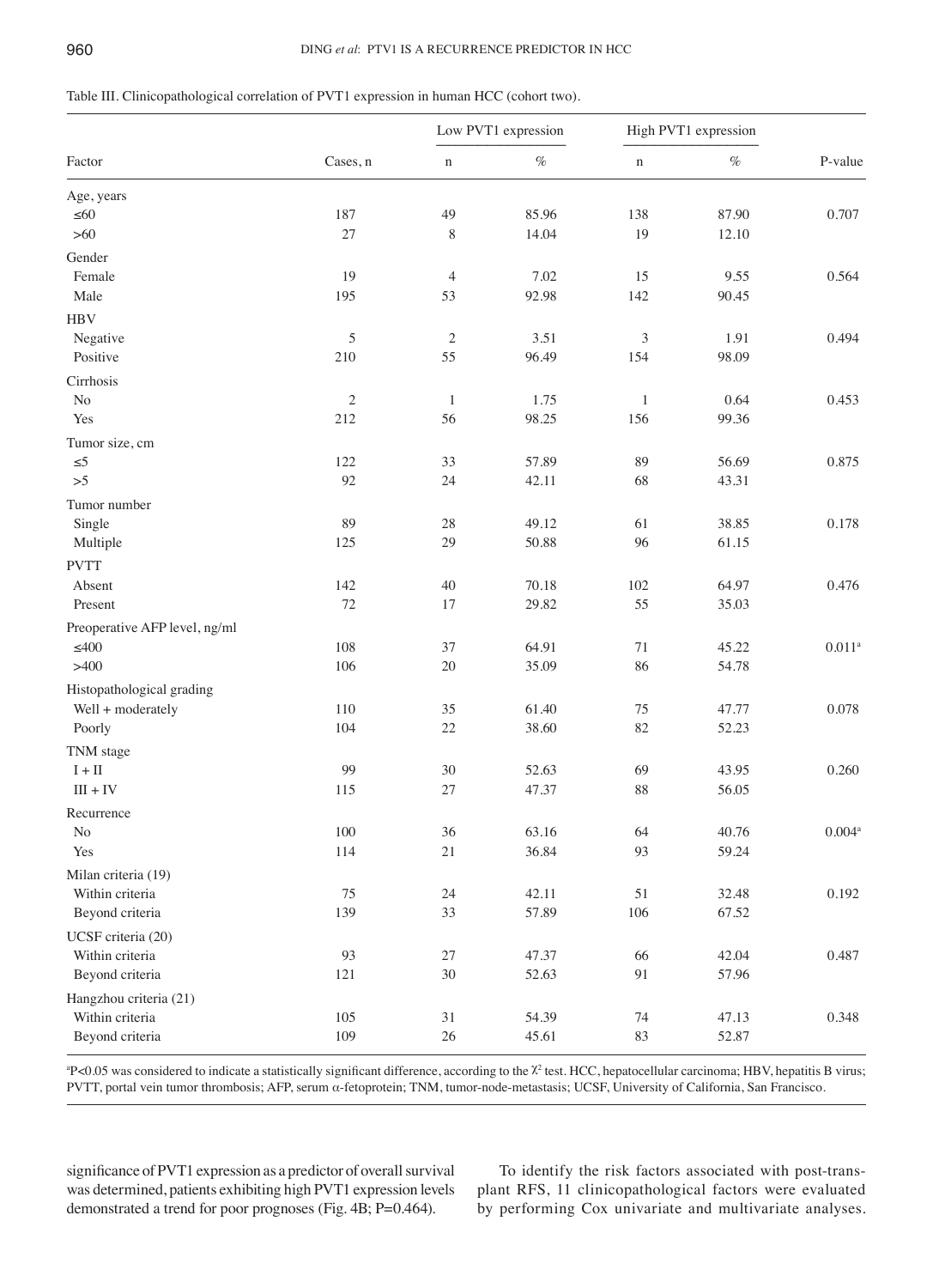

Figure 3. PVT1 expression levels defined according to the tumor-node-metastasis stage and recurrence status. (A) Cohort two: Early (stages I + II) vs. advanced stage (stages III + IV). (B) Cohort two: Non-recurrence vs. recurrence. (C) Cohort one: Three different stages (I vs. II vs. III). PVT1 expression levels were normalized to an internal control and log2-transformed. Horizontal lines in the plots represent the mean values. P-values were analyzed using (A and B) the independent t-test and (C) one-way analysis of variance.



Figure 4. Kaplan‑Meier survival curves according to PVT1 level. Patients with high PVT1 expression had poor (A) recurrence free survival and (B) overall survival rates. P-values were calculated using the log-rank test.

Univariate analysis demonstrated that the significant prognostic factors for HCC recurrence were tumor size, tumor number, histopathological grade, PVTT, preoperative AFP level, TNM stage and PVT1 expression (all P<0.05). Only tumor size (HR, 2.462; 95% CI, 1.652-3.671; P<0.001), tumor number (HR, 1.802; 95% CI, 1.194-2.719; P=0.005), PVTT (HR, 2.075, 95% CI, 1.418-3.037; P<0.001), preoperative AFP level (HR, 1.539;95% CI, 1.027-2.305; P=0.037) and PVT1 expression (HR, 1.653; 95% CI, 1.019-2.681; P=0.042) were identified as independent prognostic factors associated with tumor recurrence following liver transplantation, as determined by the Cox multivariate analysis (Table IV).

#### **Discussion**

The complexity of the human transcriptome has been highlighted by various high-throughput studies  $(24,25)$ ;  $\leq 70\%$  of the genome is transcribed into RNA that does not act as templates for protein (26). The non-protein-coding portion of the genome constitutes the vast majority of genomic information, as well as exhibiting critical functional roles (27). Improved understanding of the aberrant expression patterns, cellular functions

and underlying mechanisms of the non-protein-coding genome may aid in expanding the current understanding of the complex regulatory network in cancer biology.

Although the majority of previous studies have focused on short RNAs in cancer research, such as miRNAs, lncRNAs are gaining prominence. A number of classic lncRNAs have been implicated in human hepatocarcinogenesis, exhibiting oncogenic or tumor suppressive roles. One such example of oncogenic lncRNA is HOTAIR, which was initially identified in foreskin fibroblasts. HOTAIR resides in the HOX C locus, acting as a modular scaffold to recruit the polycomb repressive complex 2 to specific target sequences that ultimately results in the suppression of numerous genes (28). Our previous study demonstrated that the expression of HOTAIR is upregulated in HCC tissues compared with paired non-cancerous tissues, and high expression levels of HOTAIR were an independent prognostic marker for HCC recurrence and shorter survival (10). An additional classic oncogenic lncRNA is MALAT1, which regulated the alternative splicing of a subset of pre-mRNAs to promote cancer metastasis(29). In our previous study, MALAT1 was unregulated in HCC and served as a negative prognostic factor for tumor progression and patient survival (12).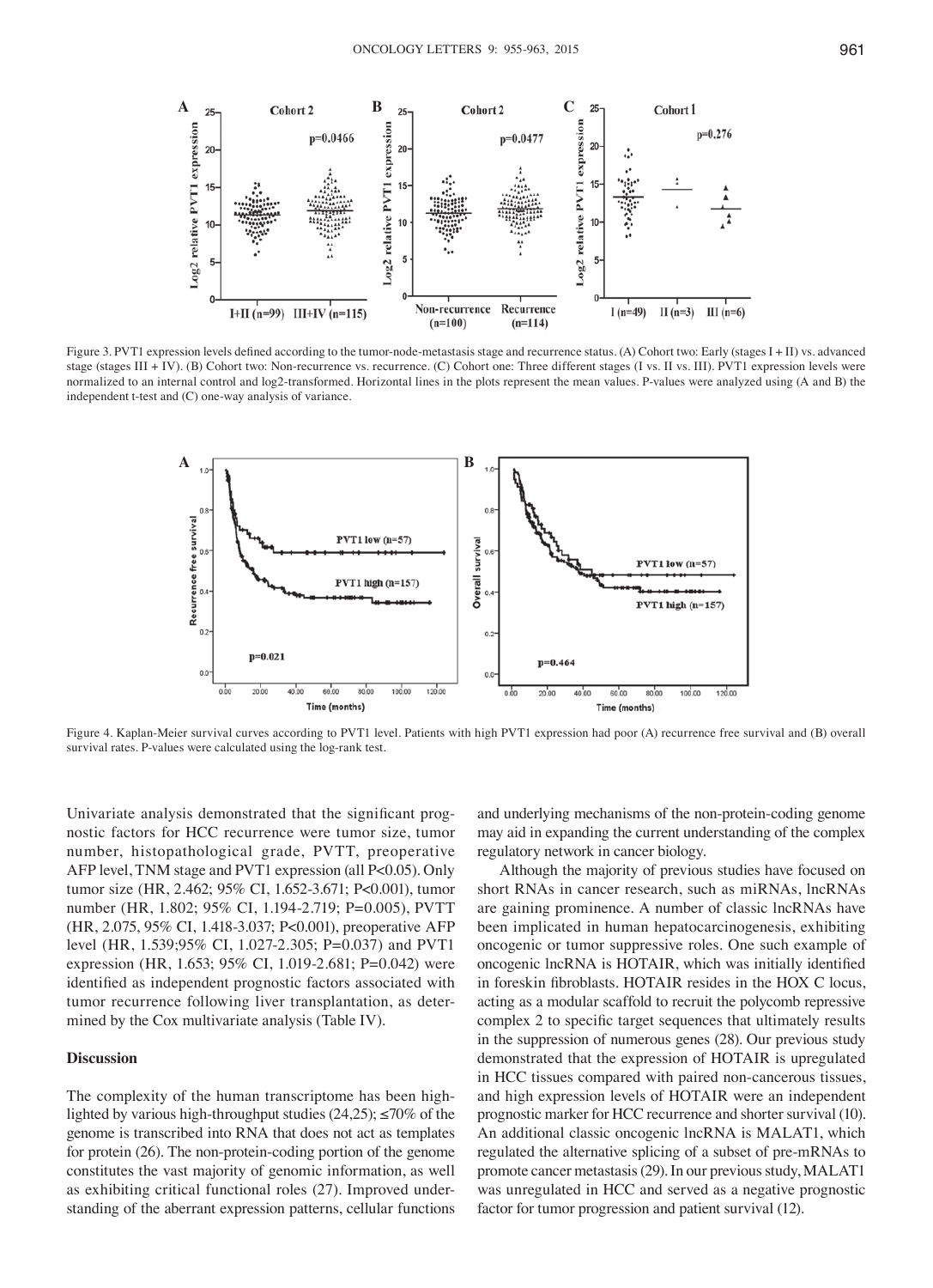| Table IV. Cox univariate and multivariate analysis of predictors of recurrence in hepatocellular carcinoma patients following liver transplant. |  |  |
|-------------------------------------------------------------------------------------------------------------------------------------------------|--|--|
|-------------------------------------------------------------------------------------------------------------------------------------------------|--|--|

|                                                        | Univariate analysis |             |         | Multivariate analysis |             |                      |
|--------------------------------------------------------|---------------------|-------------|---------|-----------------------|-------------|----------------------|
| Variable for tumor recurrence                          | <b>HR</b>           | 95% CI      | P-value | <b>HR</b>             | 95% CI      | P-value              |
| Age, years $(>60 \text{ vs. } \le 60)$                 | 0.669               | 0.349-1.280 | 0.224   |                       |             |                      |
| Gender (male vs. female)                               | 1.577               | 0.768-3.239 | 0.214   |                       |             |                      |
| <b>HBV</b>                                             | 21.091              | 0.159-2793  | 0.221   |                       |             |                      |
| Cirrhosis                                              | 1.039               | 0.145-7.443 | 0.970   |                       |             |                      |
| Tumor size, cm $(55 \text{ vs. } 5)$                   | 3.431               | 2.340-5.029 | 0.000   | 2.462                 | 1.652-3.671 | $0.000^a$            |
| Tumor number (multiple vs. single)                     | 2.393               | 1.597-3.582 | 0.000   | 1.802                 | 1.194-2.719 | $0.005^{\rm a}$      |
| Histopathological grade (poorly vs. well + moderately) | 1.665               | 1.148-2.415 | 0.007   |                       |             |                      |
| PVTT (present vs. absent)                              | 2.826               | 1.947-4.102 | 0.000   | 2.075                 | 1.418-3.037 | $0.000$ <sup>a</sup> |
| Preoperative AFP level, $ng/ml$ (>400 vs. $\leq 400$ ) | 2.380               | 1.622-3.492 | 0.000   | 1.539                 | 1.027-2.305 | $0.037$ <sup>a</sup> |
| TNM stage $(III + IV vs. I + II)$                      | 4.584               | 2.987-7.034 | 0.000   |                       |             |                      |
| PVT1 expression (high vs. low)                         | 1.738               | 1.082-2.792 | 0.022   | 1.653                 | 1.019-2.681 | $0.042^{\rm a}$      |

a P<0.05 HR, hazard ratio; CI, confidence interval; HBV, hepatitis B virus; PVTT, portal vein tumor thrombosis; AFP, α‑fetoprotein; TNM, tumor-nodemetastasis.

Furthermore, tumor suppressive lncRNAs may affect various tumor suppressor pathways. For example, MEG3 was identified to be frequently downregulated in HCC by miR29a-mediated promoter methylation, and MEG3 inhibited cell growth by functionally interacting with the p53 signaling pathway (13). Additionally, H19 associated with the protein complex heterogeneous nuclear ribonucleoprotein U/P300/cAMP-response element binding protein-associated factor/RNA polymerase II, epigenetically activating the miR-200 family, and thus suppressing HCC metastasis (14).

Various reports have presented evidence that PVT1 contributes to cancer pathophysiology. For example, PVT1 was markedly overexpressed in colorectal (15), ovarian and breast cancers (16). In the current study, PVT1 expression was initially analyzed in 58 pairs of HCC resection samples (cohort one), and it was identified that PVT1 was significantly upregulated in HCC. Subsequently, the PVT1 expression level from an independent cohort of 214 HCC patients (cohort two) was analyzed. The upregulation of PVT1 was validated in this independent cohort. The findings of the present study indicate that PVT1 is predominantly overexpressed in HCC tissues, regardless of the type of surgical intervention that the patients undergo. However, the molecular mechanism underlying the upregulation of PVT1 remains poorly understood. Guan *et al* (16) demonstrated that amplification of chromosome 8q24 increased the expression of PVT1 in ovarian and breast cancers. Consistent with this finding, Takahashi *et al* (15) identified that chromosome 8q24 copy number gain promoted the expression of PVT1 in colorectal cancer. Additional studies are required to determine if PVT1 is similarly regulated in HCC.

Furthermore, the present study identified that PVT1 was more likely to be overexpressed in advanced-stage and recurrence patients. Correlation analysis indicated that increased expression of PVT1 was associated with a higher AFP level and a higher recurrence rate. These data support the hypothesis that PVT1 is associated with disease progression. In addition, survival analysis demonstrated that the patients

with high PVT1 expression exhibited poor RFS. Multivariate analysis identified that PVT1 was an independent prognostic factor for RFS. Therefore, data from the present study indicate that PVT1 may be a novel biomarker for risk surveillance and adjuvant therapy screening of HCC patients following liver transplantation. Furthermore, overexpression of PVT1 may be used by surgeons to identify high-risk patients who may benefit from preventive strategies as opposed to surgery.

The effects and precise molecular mechanisms underlying the altered expression of PVT1 in HCC are unclear. Guan *et al* (16) demonstrated that depletion of PVT1 may decrease cell proliferation and increase cell apoptosis in ovarian and breast cancer cell lines. Similarly, Takahashi *et al*(15) identified that PVT1 knockdown promotes apoptosis in colorectal cancer cell lines via the TGF-β signaling pathway. Thus, the detailed mechanism is likely to be complex. Barsotti *et al* (30) identified PVT1 as a p53‑inducible target gene. Furthermore, the PVT1 locus produced numerous spliced non-coding RNAs, as well as six miRNAs, which may be a molecular switch for cell life and death. Further experiments are required to elucidate the detailed interplay.

In conclusion, the present study demonstrated that PVT1 was overexpressed in two independent human HCC cohorts and 10 liver cancer cell lines. Increased expression levels of PVT1 were associated with a higher AFP level and a higher recurrence rate. Furthermore, PVT1 served as an independent prognostic factor for RFS. Thus, the findings of the present study indicate that PVT1 may act as a novel biomarker for predicting tumor recurrence in HCC patients and may be a potential therapeutic target.

#### **Acknowledgements**

This abstract was presented at the American College of Surgeons Clinical Congress (October 26-October 30, 2014), San Francisco, CA, USA, and was published as abstract S23 in the Journal of the American College of Surgeons 219: S3, 2014. The present study was supported by grants from the National